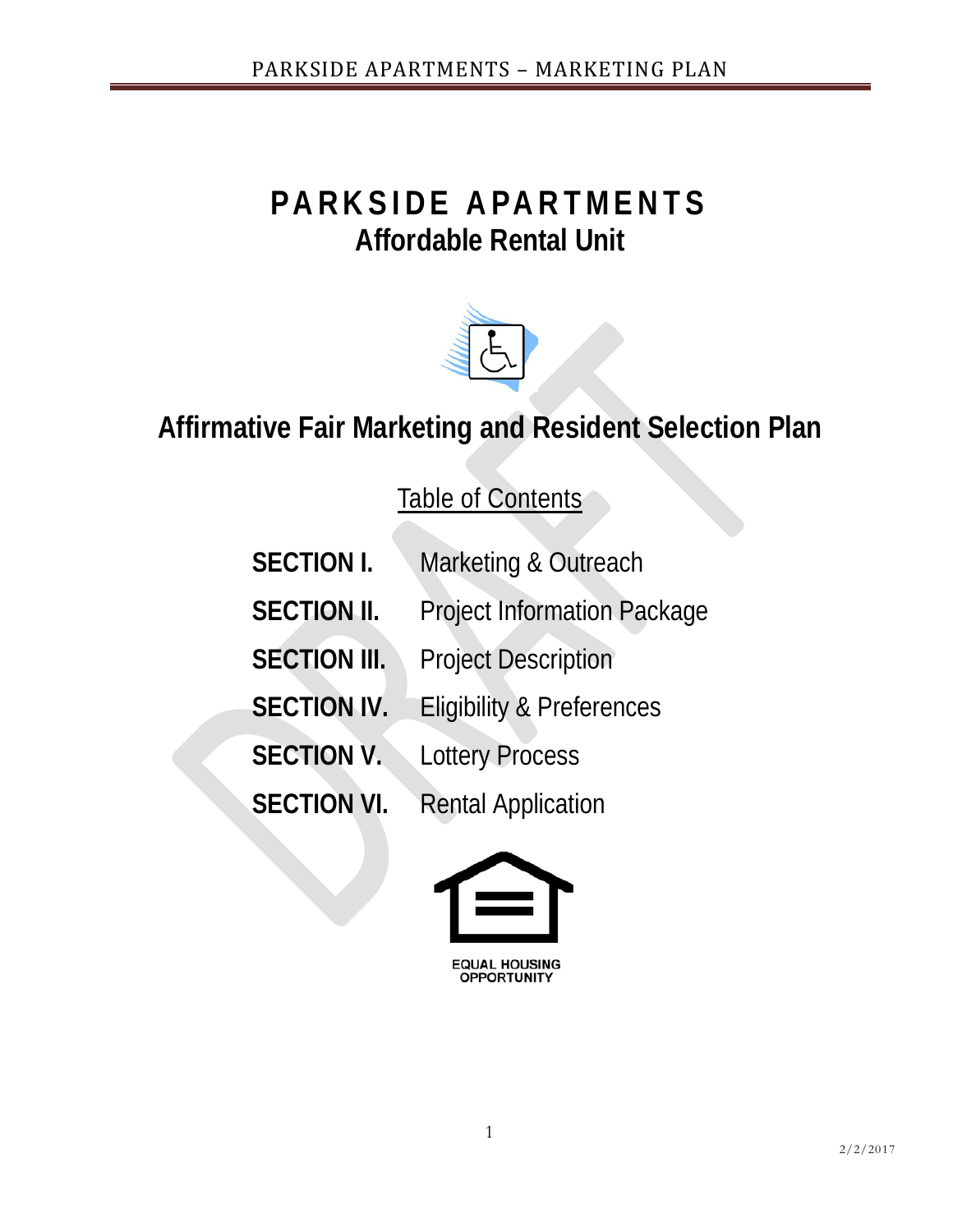## **I. MARKETING & OUTREACH**

Affirmative fair marketing and tenant selection of all the affordable units shall be conducted to provide maximum opportunity for low income households, including minority households to apply for the lottery.

Marketing and resident selection shall be in accordance with and adhere to all state fair housing laws. The developer and its representatives do not discriminate based on race, color, disability, religion, sex, sexual orientation, gender identify, veteran/military status, familial status, sexual orientation, national origin, age, genetic information, ancestry, children, familial status, or public assistance recipiency or any other basis prohibited by law. Persons with disabilities are entitled to request a reasonable accommodation of rules, policies, practices, or services, or to request a reasonable modification of the housing, when such accommodations or modifications are necessary to afford the persons with disabilities equal opportunity to use and enjoy the housing.

Once the Affirmative Fair Marketing and Resident Selection Plan has been approved by MassHousing and/or their Monitoring Agent, Holland Development will begin placing ads online on the websites noted herein.

### **The 60 day market and outreach and marketing period for Parkside Apartments will begin on**

**with an application deadline of <b>E** Print Ads announcing the 60-day marketing period will run at least twice within the 60-day marketing period in the newspapers listed below approximately three to four weeks apart.

#### **Print Advertisements:**

- 1. Patriot Ledger and its Affiliates under the Gatehouse Media New England
- 2. El Mundo, Jamaica Plain
- 3. Sampan Newspaper, Boston
- 4. The Bay State Banner

In addition, notices will appear on the following websites:

- 1. Citizens' Housing & Planning Assoc. (CHAPA): Mass Access Registry: [massaccesshousingregistry.org](mailto:chassan@mahahome.org)
- 2. Massachusetts Affordable Housing Alliance (MAHA)
- 3. City of Boston's Metropolitan Housing Opportunity Clearing Center (Metrolist): Boston City Hall, P.O. Box 5996, Boston, MA 02114-5996 (617-635-3321)

Notices will also be sent to the following:

- **1. Fair Housing Commissions:**
	- a. MA Commission Against Discrimination
	- b. Boston Fair Housing Commission, City of Boston Office of Civil Rights
	- c. Cambridge Human Rights Commission
	- d. Town of Braintree Commission on Disabilities
- **2. Braintree**
	- a. Town of Braintree Mayor's Office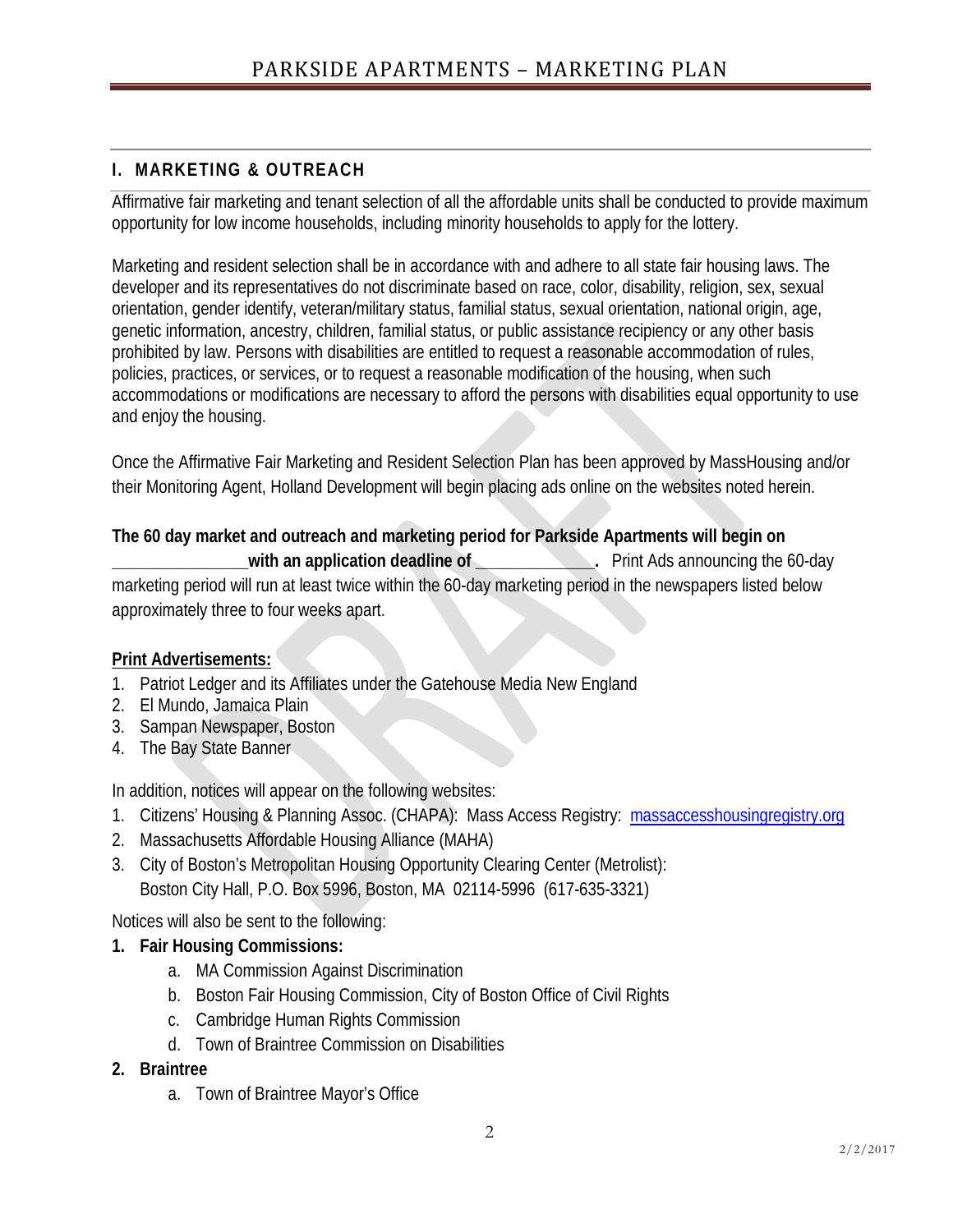- b. Town of Braintree Planning and Community Development Department
- c. Town of Braintree Planning Department of Elder Affairs
- d. Town of Braintree Planning Public Schools
- e. South Shore Chamber of Commerce
- f. Braintree Housing Authority
- g. Thayer Public Library
- h. Braintree Community Television

## **3. Area Housing/Social Service Organizations**

- a. Baystate Community Services
- b. South Shore Child and Family
- c. South Shore Elder Services
- d. South Shore Housing
- e. Habitation Assistance Corporation
- f. HOLA: Haitian Organization Living Abroad
- g. METCO
- h. Massachusetts Association of Community Development Corporations
- i. Boston Center of Independent Living
- j. Viet Aid
- k. Boston Tenant Coalition
- l. United Way of Mass Bay

## **4. Faith Based Organizations:**

- a. Great Boston Interfaith Organization
- b. Black Ministerial Alliance of Greater Boston
- c. Family Promise of Metrowest

## **5. Civic Groups:/ Other**

- a. American Legion
- b. Braintree Rotary
- c. Elks Lodge
- d. St. Francis Assisi
- e. East Braintree Civic Association
- f. North Braintree Civic Association
- g. Craig's List

**Applications will also available at the Braintree Town Hall and Thayer Public Library, as they have evening hours and ADA access.**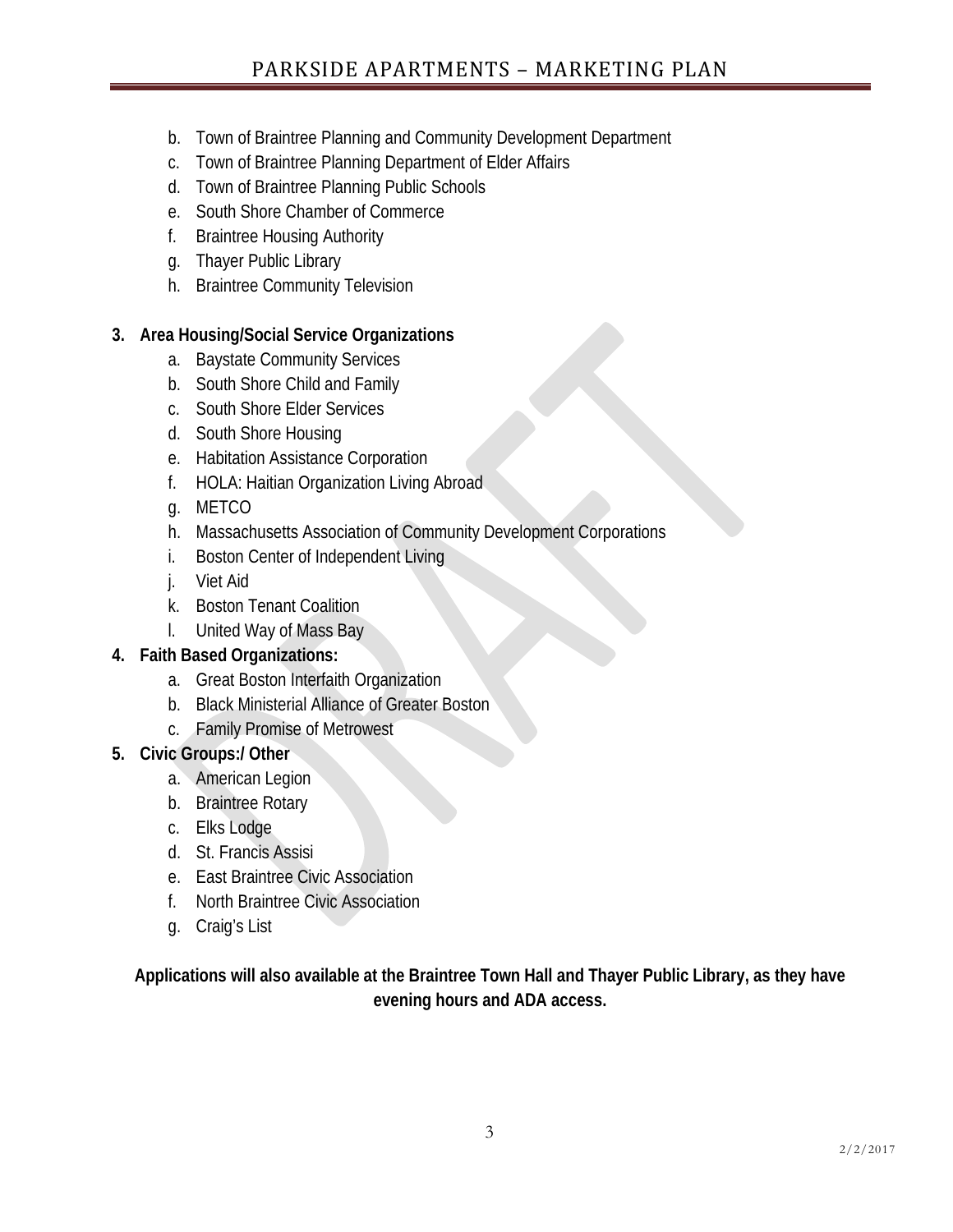## **II. PROJECT INFORMATION PACKAGE**

**The following sections contain information on the affordable housing program as well as the background, eligibility requirements, selection priority categories, and application process for the affordable rental units being offered through this lottery for Parkside Apartments in the Town of Braintree.**

**Parkside Apartments invite you to read this information and submit an application if you think you meet the eligibility requirements. This lottery is the first step in the application process and does not assure you a unit.**

The first rental units will be ready for occupancy on: 201\_

The application deadline is \_\_\_\_\_\_\_\_\_\_\_\_\_\_, 201\_\_.

Applications will be available from\_\_\_\_\_\_\_\_\_\_\_\_\_\_\_, and must be returned to\_\_\_\_\_\_\_\_\_\_\_\_\_\_\_\_, the Lottery Agent: *insert name and address*

An information session will be held on \_\_\_\_\_\_\_\_, 201\_, to answer questions about the eligibility requirements, preferences for selections, and the lottery process. It will be held in **Thayer Public Library**, which is a public place and has evening hours and ADA access, at **798 Washington Street, Braintree, MA at 6:00 pm**. *It is not mandatory, but recommended that interested applicants attend.*

Applicants will be notified in writing that their application has been received and if they are eligible for the lottery.

Eligible applicants will be assigned a registration number, which will be placed in the lottery.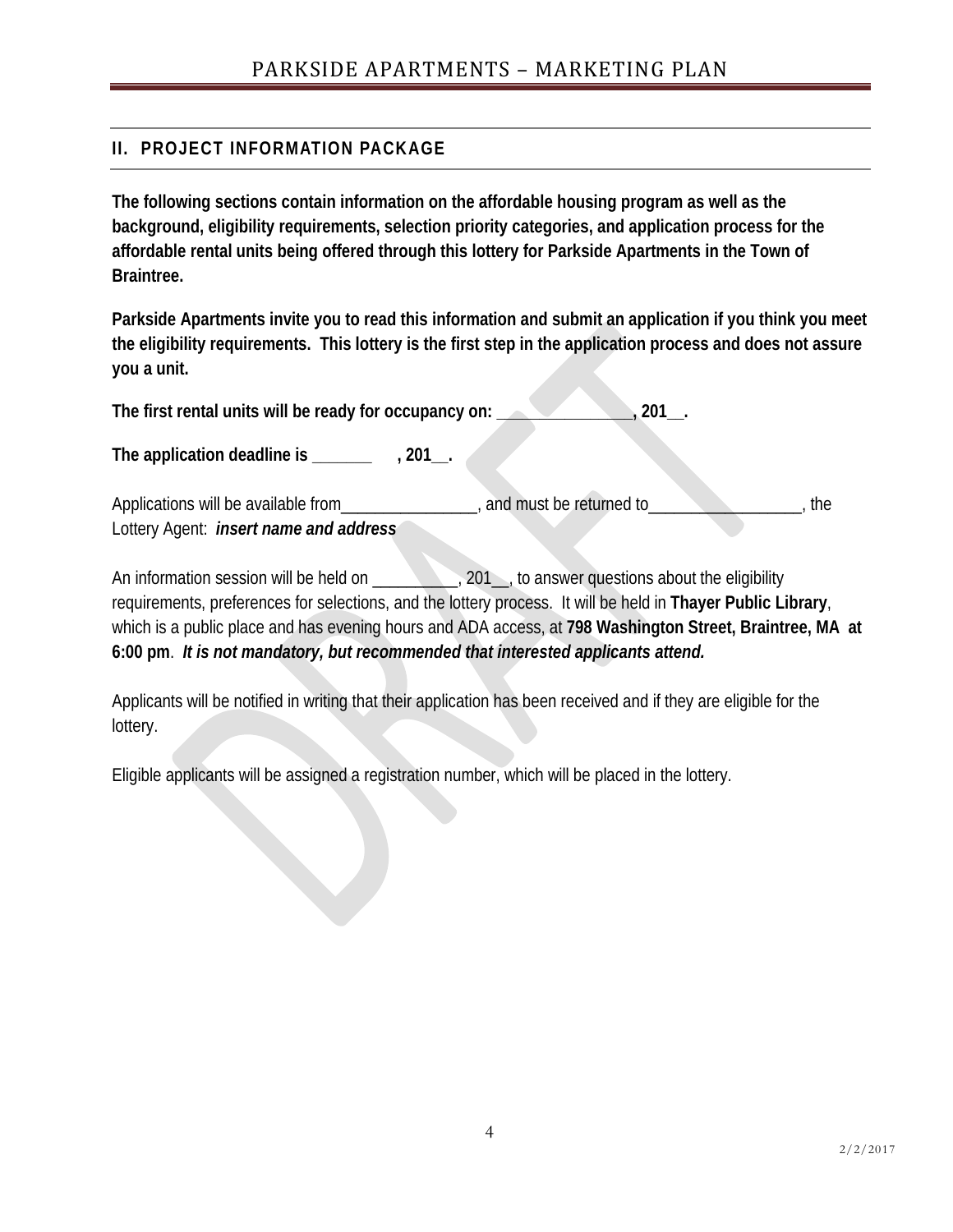## **III. PROJECT DESCRIPTION**

Parkside Apartments is providing this affordable rental opportunity in accordance M.G.L. Chapter 40B. Twenty percent of the units are offered under the M.G.L. Chapter 40B.

The property is located at the intersection of Washington Street and Storrs Avenue Braintree, MA. Parkside Apartments will be new construction of 70 rental apartments. The affordable units will be located throughout the building, with no distinguishing marks on the outside of the units.

A total of 20% of the units will meet the criteria of M.G.L. Chapter 40B including 18 units offered for households earning up to 80% of AMI. AMI stands for Area Median income and Braintree and is based in the Boston-Cambridge- Quincy, MA market area (the "Boston MSA"). Therefore, income limits change on a yearly basis as prescribed by HUD.

The affordable rental units will be a mixture of studio, one, two and three bedroom units. The chart below shows the average square footage of units offered as well as number of batherooms, and number of units by unit type for each level of affordability and estimated 2016 rent. :

| <b>Unit Type</b> | # Units | Square<br>Feet | <b>Baths</b> | <b>Net Rent</b> | <b>Utility</b><br>Allowance | Gross<br>Rent |
|------------------|---------|----------------|--------------|-----------------|-----------------------------|---------------|
| Studio           |         | 692            | $\mathbf{1}$ | \$1,211         | \$67                        | \$1,278       |
| One Bedroom      | 8       | 867            | 1            | \$1,287         | \$83                        | \$1,370       |
| Two Bedroom      |         | 1,159          | 1 or 2       | \$1,529         | \$114                       | \$1,643       |
| Three Bedroom    | 2       | 1,413          |              | \$1,899         | \$156                       | \$2,055       |

Affordable units willl have one assigned parking space and use of common areas open to residents. Kitchens in affordable units will include a refrigerator, microwave, dischwasher, disposal and an in unit washer and dryer

**Tenants are responsible for paying the full amount of rent each month. Rents are not based on each applicants income (unless they already have a Section 8 voucher or similar type voucher).** Tenants will also be responsible for paying gas heat and hot water and eletricity for the units. The rents are set annually using a calculation that determines the "affordable" rent, which is based on the Area Median Inocmes fo the Boston MSA.

All units will have high end apartment grade finishes including steel front appliances.

Since it is possible that there will be more interested and eligible applicants than available units, Parkside Apartments will be sponsoring an application process and lottery to rank the eligible applicants. The application and lottery process, as well as the eligibility requirements, are described in this plan.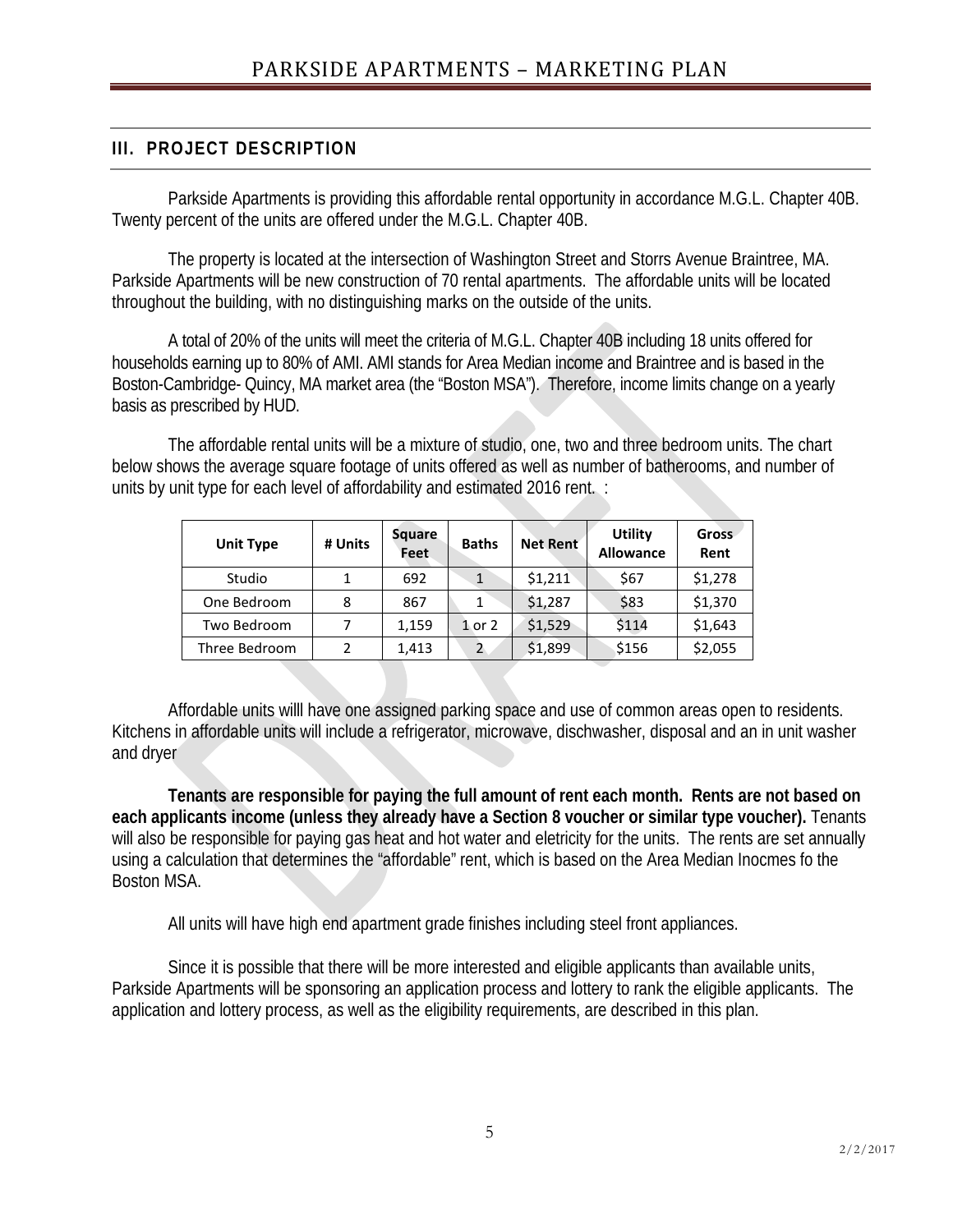# **IV. INCOME ELIGIBILITY REQUIREMENT**

#### **Income:**

The lottery agent will project a household's income over the next 12 months based on their current income and assets. In an effort to provide as accurate an income estimation as possible, the Lottery Agent will also review historical income data to provide a basis for future income estimates.

All sources of income are counted. This includes but is not limited to, Social Security, alimony, child support, overtime pay, bonuses, unemployment, severance pay, part-time employment, matured bonds, monies to be received in court settlements, and actual or imputed interest and dividends on bank accounts and other assets. All sources of income are counted with the exception of income from employment for household members under the age of 18 an any income over \$480/year for full time students who are dependents (but not that all such income must still be documents ever if it is exempt from the household income calculation).

There is no asset limit for households applying for this rental development. However, the higher of the actual income earned from assets, or the imputed income of 0.06% of all assets, will be counted as income. Household Assets are calculated at the time of the application. Assets may include cash, net cash value of stocks, checking and savings accounts, investment accounts, CD's, net cash value of retirement accounts, bonds and capital investments etc.

You cannot have a co-signer for an IZ unit, but you may have one for a middle-income unit.

Financial documentation is required to participate in the lottery. A list of these documents is included in the application.

There is no difference in the appearance of the Affordable and Market Rate Units. The is a difference is in the eligibility criteria as households much earn under 80% of AMI to move into an affordable unit. The income criteria for 2016 is below:

| 2016 Boston-Cambridge-Quincy HUD Income Limits |          |          |           |  |  |
|------------------------------------------------|----------|----------|-----------|--|--|
| <b>AMI</b>                                     | 50%      | 80%      | 120%      |  |  |
| 1 Person                                       | \$34,350 | \$51,150 | \$82,440  |  |  |
| 2 Person                                       | \$39,250 | \$58,450 | \$94,200  |  |  |
| 3 Person                                       | \$44,150 | \$65,750 | \$105,960 |  |  |
| <b>4 Person</b>                                | \$49,050 | \$73,050 | \$117,720 |  |  |
| <b>5 Person</b>                                | \$53,000 | \$78,900 | \$127,200 |  |  |
| <b>6 Person</b>                                | \$56,900 | \$84,750 | \$136,560 |  |  |

## **Screening:**

In order to qualify for an affordable unit: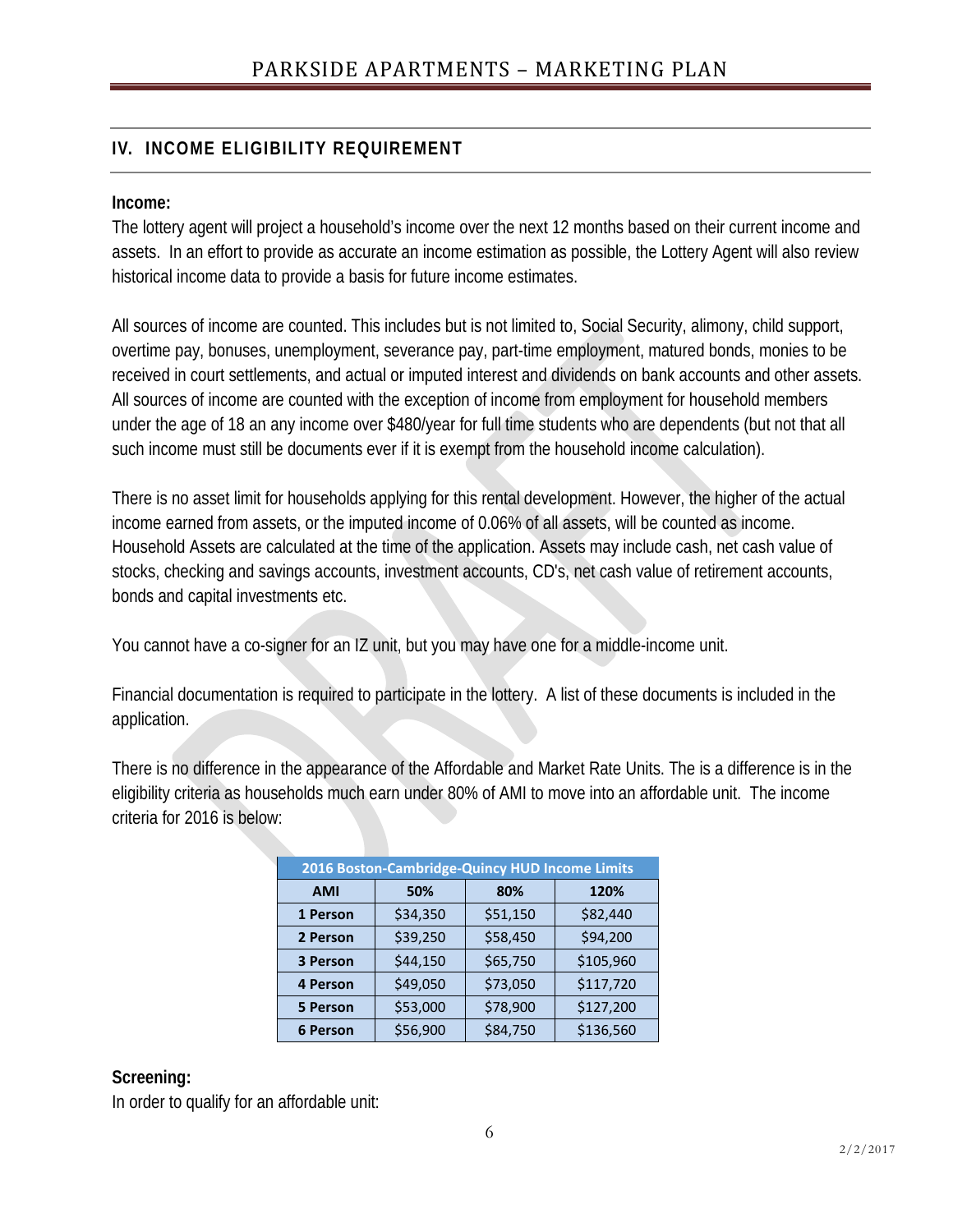- 1. Households must have income and assets that qualify within the parameters as highlighted above.
- 2. Applicants will be subject to a screening by the project owner, including credit check. The affordable unit must be your principal, full-time residence; applicants may not own another home and may not own a home in trust.
- 3. Households cannot own a home, including in a trust, upon move-in. All homes must be sold before leasing a unit.
- 4. Households, or their families, cannot have a financial interest in the development and a household member cannot be considered a related party.

*Five of the units will be Group 2A Accessible, all remaining units are Group 1 Accessible*. All households may apply for the disabled-accessible units but households in need on an accessible unit will get top priority regardless if the unit is designated as local preference or not.

## **Recertification:**

Tenants will be recertified annually for eligibility. If your household exceeds 140% of the maximum allowable income adjusted for household size, then at the end of the lease, you will have the option of staying in your unit and paying market rent or not renewing your lease.

The Lottery Agent, \_\_\_\_\_\_\_\_\_\_\_\_\_\_\_\_\_\_\_\_\_\_, will handle the annual recertification. Having the required successful prior experience in each component of the AFHMP, and the capacity to address matters related to limited English language proficiency, **we can be a set of constant of the state** as an affordable housing consultant.

# **V. LOTTERY PROCESS**

The lottery will be held on **\_\_\_\_\_\_\_\_\_** at **6:00 pm** at **Thayer Public Library** which has evening hours and ADA access, at **798 Washington Street, Braintree, MA**

## **Lottery Process:**

- 1. All applications submitted prior to the application deadline will be reviewed for completeness and processed to confirm eligibility. Qualified households will be included in the lottery.
- 2. Eligible applicants will be notified in writing of their inclusion in the lottery. They will be assigned a lottery registration number, and given any further information.
- 3. The objective of these State subsidy programs is to provide housing to appropriate sized families: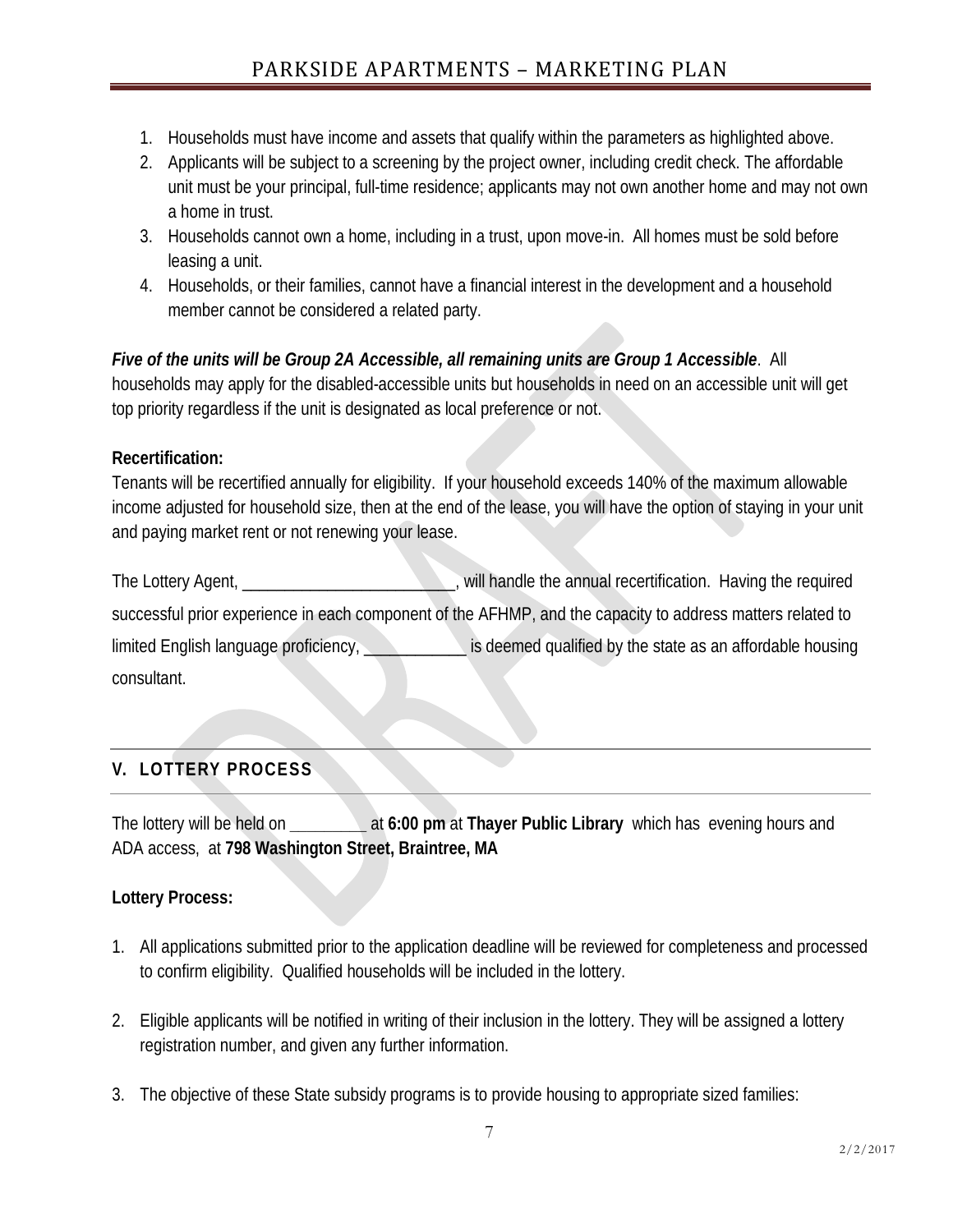- There is at least one occupant and not more than two occupants per bedroom.
- A married couple, or those in a similar living arrangement, shall be required to share a bedroom. Other households members may share, but shall not be required to share a bedroom.
- A person described in the first sentence of (2) shall not be required to share a bedroom if a consequence of sharing would be a severe adverse impact on his or her mental or physical health and the lottery agent receives reliable medical documentation as to such impact of sharing.
- A household may count an unborn child as a household member.

**To this end, there will be a preference given in the lottery to households that need all of the bedrooms, in this case 3 bedrooms.** 

- 4. Regarding households in the process of divorce or separation, appropriate documentation much be provided.
- 5. Applicants do not need to attend the lottery to be eligible to rent an affordable unit. All applicants will be notified in writing of the outcome of the lottery. Lottery winners will be notified immediately following the lottery and will receive clear instructions regarding the Lease Agreement and terms of occupancy.
- 6. **There will be two lotteries, a Local Preference Lottery and an Open Lottery**. All local preference households are places in both lotteries. All others are place only in the Open Lottery. When applicable disabled-accessible apartments will be added in with other applicants for both lotteries.
- **7. Local Preference shall be given for qualified applicants in the following order:** Preference shall be given to any other qualified applicants who fall within any of the following equally weighted categories:
	- a. Individuals or families who live in the Town of Braintree;
	- b. Households with a family member who works in the Town of Braintree, has been hired to work in the Town of Braintree, or has a bona fide offer of employment in the Town of Braintree; and
	- c. Households with a family member who attends public school in the Town of Braintree.
- **8.** A non-interested third party will draw the lottery numbers. **Note that the order of the numbers drawn does not necessarily reflect the order of households that will be selected as it may be adjusted due to household size.**
- 9. The top-ranking applicants will be offered to lease a unit. All applicants are subject to official income verification by the lottery agent and credit screening by the project owner.
- 10. A list of the remaining applicants will be maintained should a unit become available.
- 11. Applicants that have an opportunity to lease a unit are expected to occupy in a reasonable timeframe.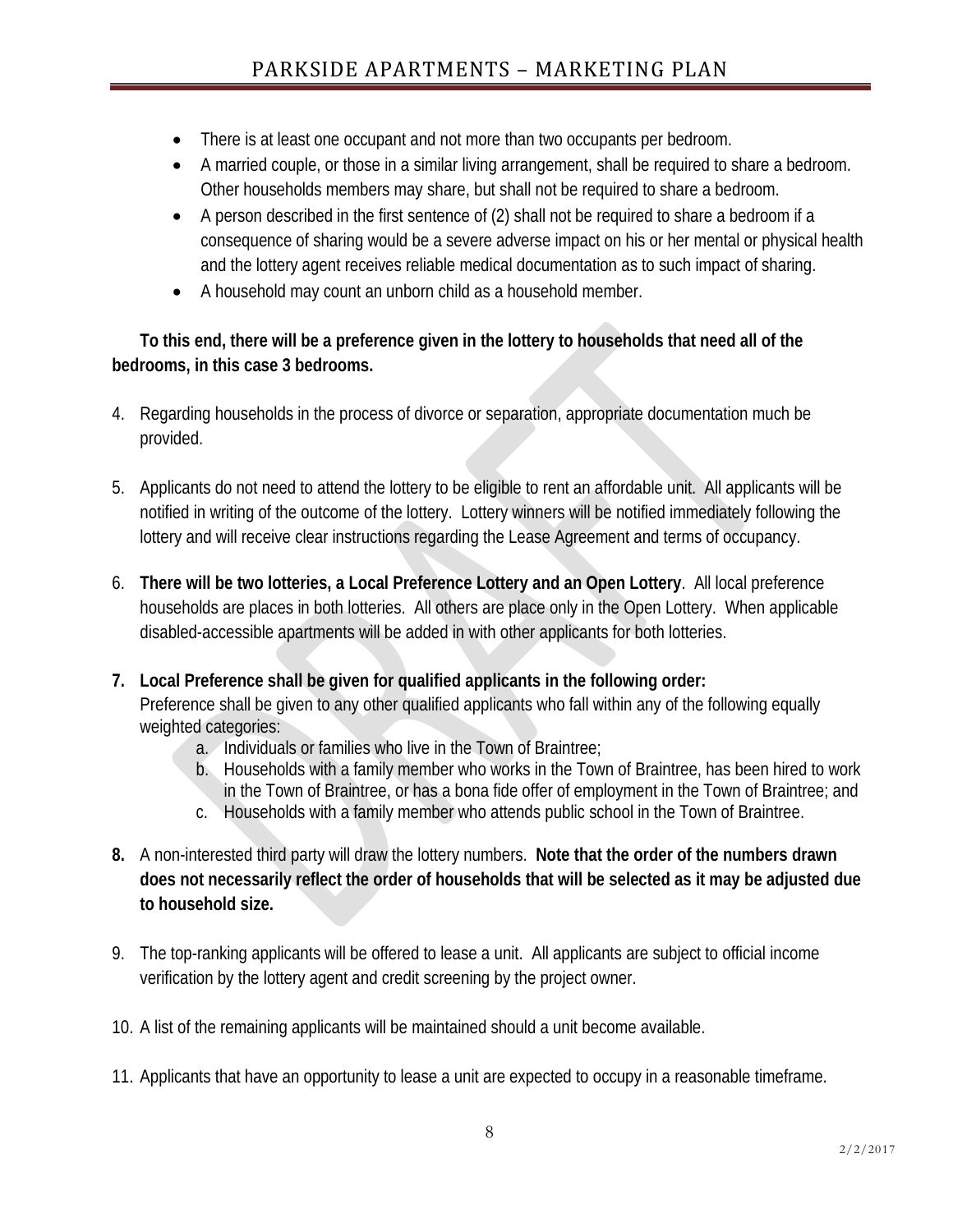## **VI. RENTAL APPLICATION**

|                                                                      | AFFORDABLE HOUSING APPLICATION<br>Application Deadline: ___________________ |                                |  |  |
|----------------------------------------------------------------------|-----------------------------------------------------------------------------|--------------------------------|--|--|
|                                                                      |                                                                             | E-mail _______________________ |  |  |
|                                                                      |                                                                             | State/Zip ___________________  |  |  |
| I learned of this lottery from (check all that applies):             |                                                                             |                                |  |  |
| Website:                                                             | Letter:                                                                     |                                |  |  |
| Advertisement:<br><u> 1980 - Jan James Barnett, fizik amerikan (</u> | Other:                                                                      |                                |  |  |

This application is not complete if not filled out completely, signed and submitted with ONE COPY of the following documentation. Failure to provide a complete application package can delay the approval process and your ability to participate in the lottery.

### **REQUIRED INCOME VERIFICATION DOCUMENTS:**

- Last 3 year's Federal tax returns (NO STATE RETURNS), including 1099's, W-2's and schedules, for every person living in the household over the age of 18
- \_\_\_\_\_ 5 most current, consecutive pay stubs, for all salaried employed household members over 18. Six months of income for hourly and seasonal workers. For unemployment, disability or worker's compensation and/or severance pay, copies of checks or DOR verification stating benefits received.
- Child support and alimony: legal court document indicating payment amount.
- Self-employed: provide a detailed expense and income statement for the 5 months prior to the lottery, and 3 copies of business checking and savings accounts.
- Recent statements received from social security, annuities, insurance policies, retirement funds, pensions, disability or death benefits, etc.
- Asset statements showing current value including all bank accounts, investment accounts, retirement accounts, cash value of whole life policies, etc.
- Interest, dividends and other income from real or personal property.
- Unborn children may be counted as household members with proof of pregnancy.
- School registration for any full-time student for any household member over 18.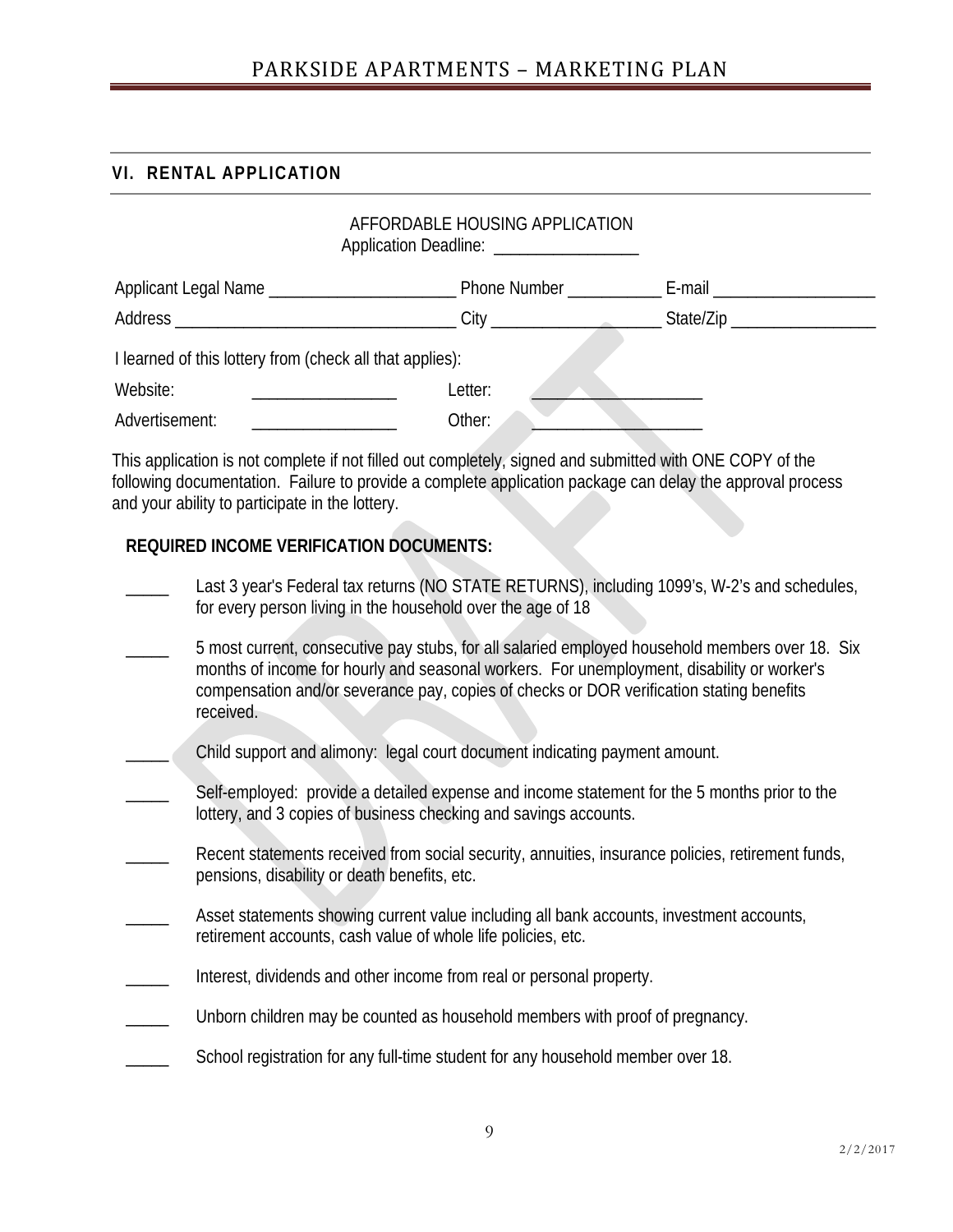# PARKSIDE APARTMENTS – MARKETING PLAN

If in the process of a divorce or separation, provide legal proof that the process has begun or been finalized.

#### **HOUSEHOLD INFORMATION:** List all members of your household including yourself

List all members of your household including yourself. Number of Bedrooms Needed: \_\_\_\_\_\_\_\_\_

| Names of all Persons to Reside in Dwelling<br>(First Name, Middle Initial, Last Name) | Relation<br>to Head | Age | Date of<br><b>Birth</b> | Minority<br>Category <sup>*</sup><br>(Optional) |
|---------------------------------------------------------------------------------------|---------------------|-----|-------------------------|-------------------------------------------------|
|                                                                                       |                     |     |                         |                                                 |
|                                                                                       |                     |     |                         |                                                 |
|                                                                                       |                     |     |                         |                                                 |
|                                                                                       |                     |     |                         |                                                 |

\*Minority preference categories include only Native American or Alaskan Native, Black or African American, Asian, Native Hawaiian or Pacific Islander; or other (non-White); and the ethnic classification Hispanic or Latino. Requires a separate self-declaration document.

Do you have a Section 8 voucher? The Section of the Section 8 voucher? The Section of the Section 4 Do

Do you require a handicapped accessible unit? \_\_\_\_\_\_ Yes \_\_\_\_\_\_\_ No

**INCOME:** List all income of all members over the age of 18 listed on application to reside in the unit, such as wages, child support, Social Security benefits, all types of pensions, employment, Unemployment Compensation, Workman's Compensation, alimony, disability or death benefits and any other form of income; including rental income from property. Adults with no income are required to submit a notarized statement. If additional space is needed, please attach another sheet.

| $\#$           | Source of Income | Address/Phone# of Source | Amount per Year |  |
|----------------|------------------|--------------------------|-----------------|--|
|                |                  |                          |                 |  |
| $\overline{2}$ |                  |                          |                 |  |
| 3              |                  |                          |                 |  |
| 4              |                  |                          |                 |  |
| 5              |                  |                          |                 |  |
|                | <b>TOTAL</b>     |                          |                 |  |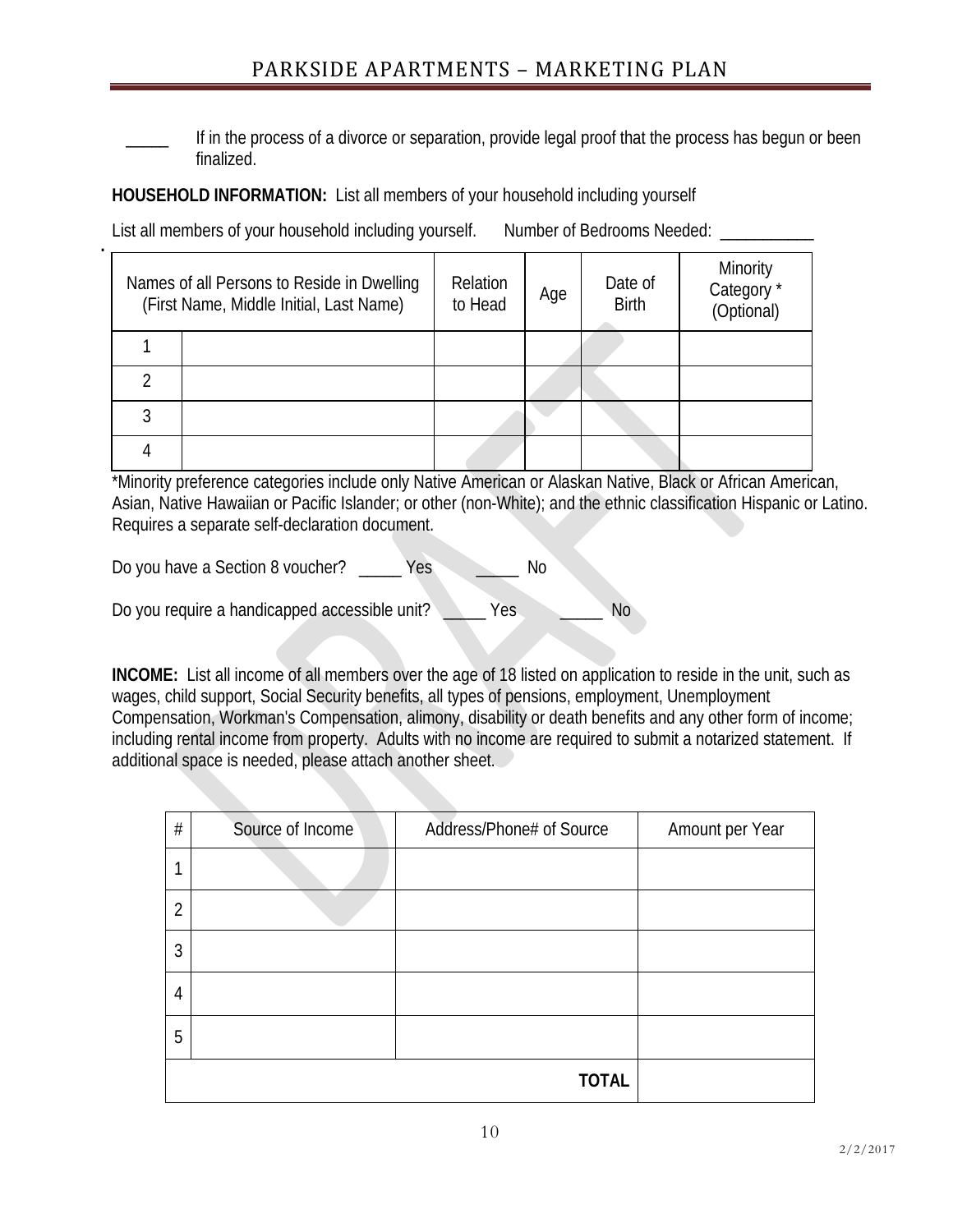**ASSETS:** List all checking, savings accounts, CD's, stocks, bonds, retirement accounts, savings bonds and any other investments below. If additional space is needed, please attach another sheet. Household assets do not include necessary personal property.

| $\#$           | Type of Asset      | <b>Bank/Credit Union</b><br>Name | Account No   | Value, Balance |
|----------------|--------------------|----------------------------------|--------------|----------------|
| 1              | Checking account   |                                  |              |                |
| $\overline{2}$ | Savings account    |                                  |              |                |
| 3              | Retirement account |                                  |              |                |
| $\overline{4}$ |                    |                                  |              |                |
| 5              |                    |                                  |              |                |
| 6              |                    |                                  |              |                |
|                |                    |                                  | <b>TOTAL</b> |                |

# **EMPLOYMENT STATUS**

| Occupation:                                                                                                                                      |  |
|--------------------------------------------------------------------------------------------------------------------------------------------------|--|
| Present Employer:                                                                                                                                |  |
| <b>Employer Address:</b>                                                                                                                         |  |
| Name & Title of Supervisor: ___                                                                                                                  |  |
| Annual Gross Salary: __________________                                                                                                          |  |
| Co-Applicant's Name:                                                                                                                             |  |
| Occupation:                                                                                                                                      |  |
| Present Employer:                                                                                                                                |  |
| <b>Employer Address:</b><br><u> 1980 - Jan James James, martin de filozof, martin de filozof, martin de filozof, martin de filozof, martin d</u> |  |
|                                                                                                                                                  |  |
| Date of Hire: _______________<br>Annual Gross Salary: ____________________                                                                       |  |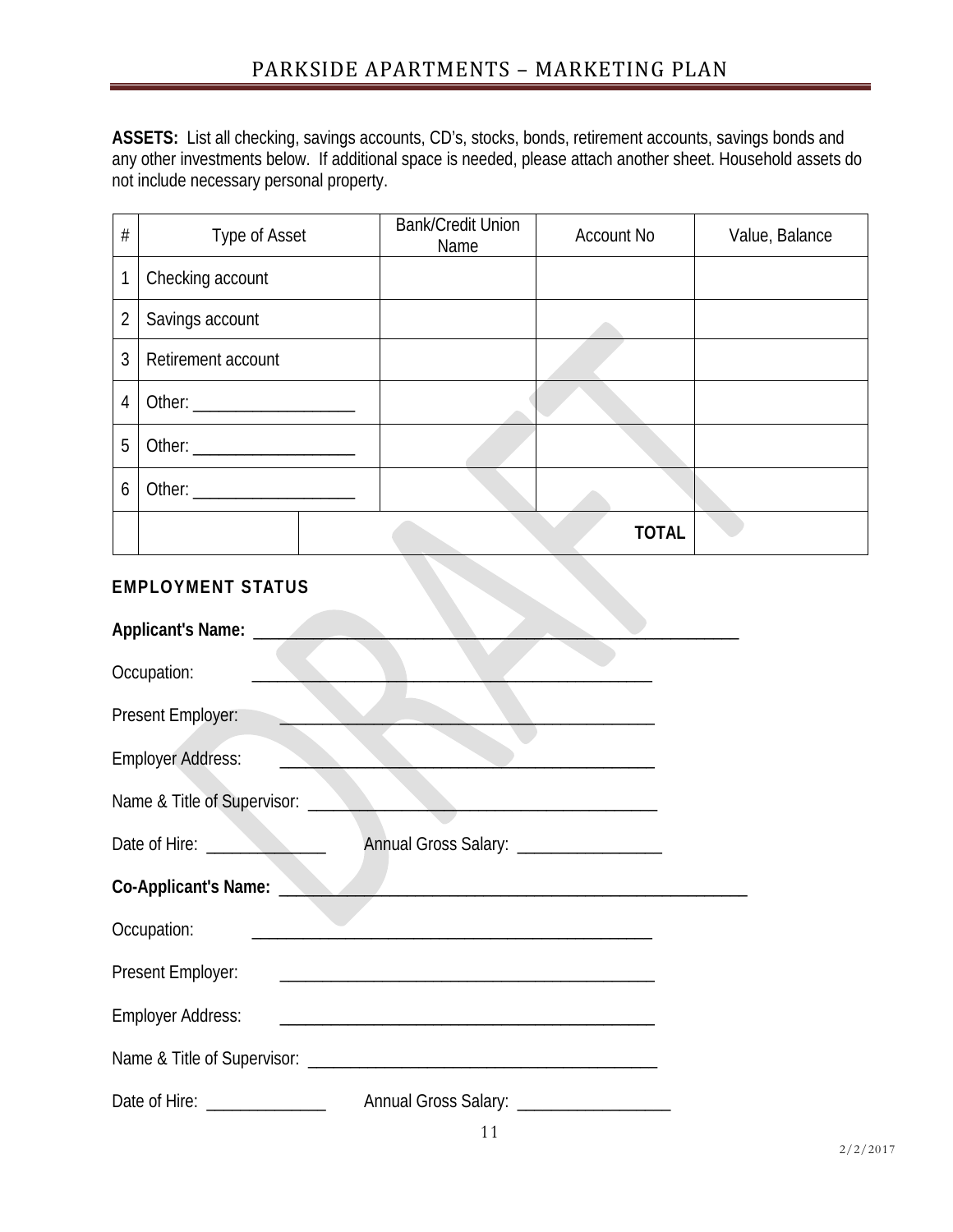#### **APPLICANT(S) CERTIFICATION**

- 1. I/We certify that our household size is entity persons, as documented herein.
- 2. I/We certify that our total household income equals \$ ..., as documented herein.
- 3. I/We certify that the information in this application and in support of this application is true and correct to the best of my/our knowledge and belief under full penalty of perjury. I/We understand that false or incomplete information may result in disqualification from further consideration.
- 4. I/We certify that no member of our family has a financial interest in the project.
- 5. I/we understand that being selected in the lottery does not guarantee that I/we will be able to lease a unit. I/we understand that all application data will be verified and additional financial information may be required, verified and reviewed prior to leasing a unit. I/We also understand that the project's owner will perform its own screening to determine eligibility.
- 6. I/We authorize **Example 20** is to verify all financial and household information and direct any employer, landlord or financial institution to release any information to and the project owner to determine eligibility.
- 7. I/We understand that there may be differences between the market and affordable unit and accept those differences.
- 8. I/We understand that if my/our total income exceeds 140% of the maximum allowable income and at the time of annual eligibility determination, at the end of my current lease term I will no longer be eligible for the affordable rent.

I/We have completed an application and have reviewed and understand the process that will be utilized to distribute the available units. I/We am/are qualified based on the program guidelines and agree to comply with applicable regulations.

| <b>Applicant Signature</b> | . .<br>Date |  |
|----------------------------|-------------|--|
| Co-Applicant Signature     | Date        |  |

THIS IS APPLICATION IS ONLY FOR THIS SPECIFIC DEVELOPMENT.